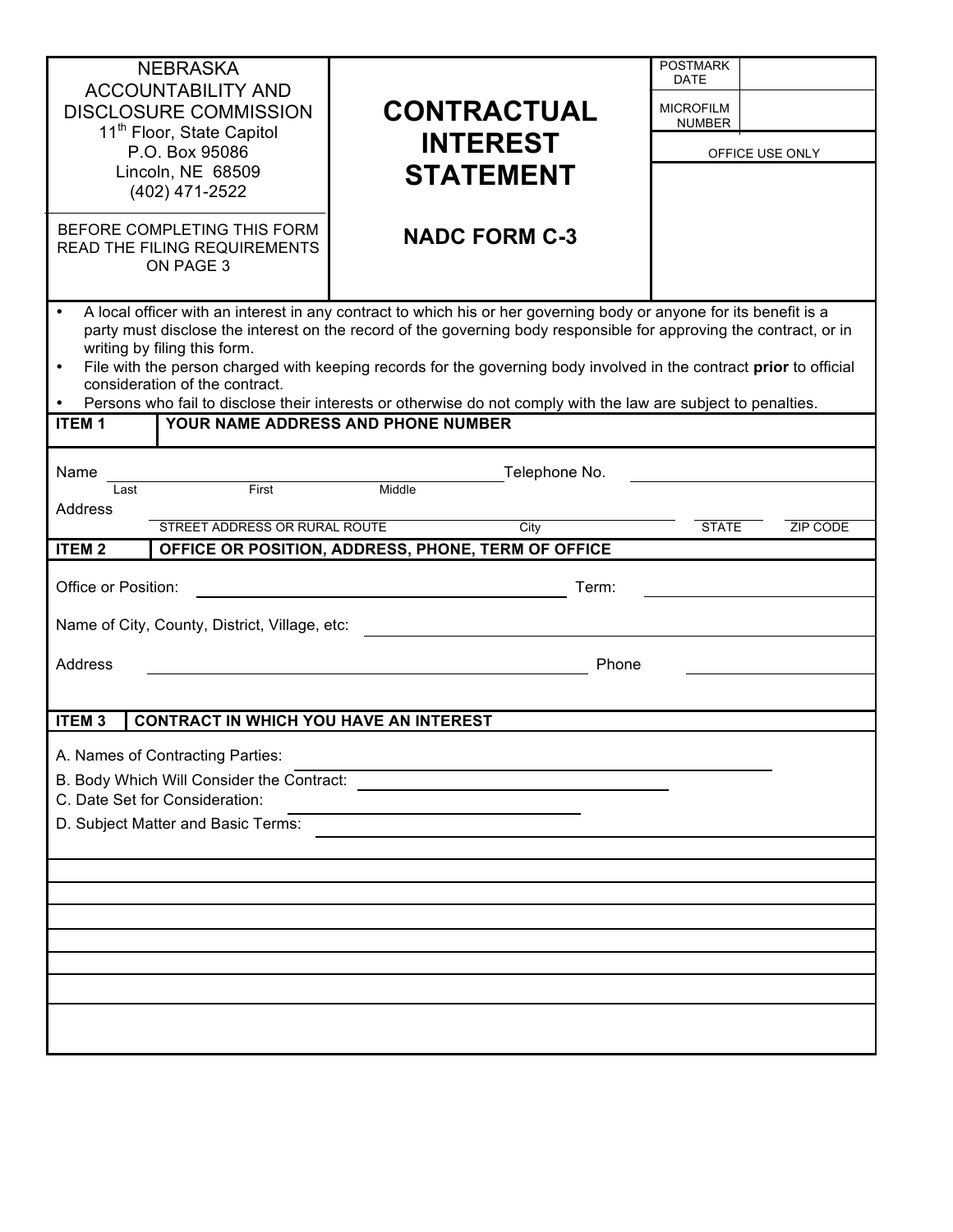| <b>ITEM 4</b> | NATURE AND EXTENT OF YOUR INTEREST IN THE CONTRACT AND AMOUNT OF CONTRACT (Use<br><b>ITEM 5, CONTINUATION, if necessary)</b> |  |  |
|---------------|------------------------------------------------------------------------------------------------------------------------------|--|--|
|               |                                                                                                                              |  |  |
|               |                                                                                                                              |  |  |
|               |                                                                                                                              |  |  |
|               |                                                                                                                              |  |  |
|               |                                                                                                                              |  |  |
|               |                                                                                                                              |  |  |
|               |                                                                                                                              |  |  |
|               |                                                                                                                              |  |  |
|               |                                                                                                                              |  |  |
|               |                                                                                                                              |  |  |
| <b>ITEM 5</b> | <b>CONTINUATION</b>                                                                                                          |  |  |
|               |                                                                                                                              |  |  |
|               |                                                                                                                              |  |  |
|               |                                                                                                                              |  |  |
|               |                                                                                                                              |  |  |
|               |                                                                                                                              |  |  |
|               |                                                                                                                              |  |  |
|               |                                                                                                                              |  |  |
|               |                                                                                                                              |  |  |
|               |                                                                                                                              |  |  |
|               |                                                                                                                              |  |  |
|               |                                                                                                                              |  |  |
|               |                                                                                                                              |  |  |
|               |                                                                                                                              |  |  |
|               |                                                                                                                              |  |  |
|               |                                                                                                                              |  |  |
|               |                                                                                                                              |  |  |
|               |                                                                                                                              |  |  |
|               |                                                                                                                              |  |  |
| (Signature)   | (Date)                                                                                                                       |  |  |